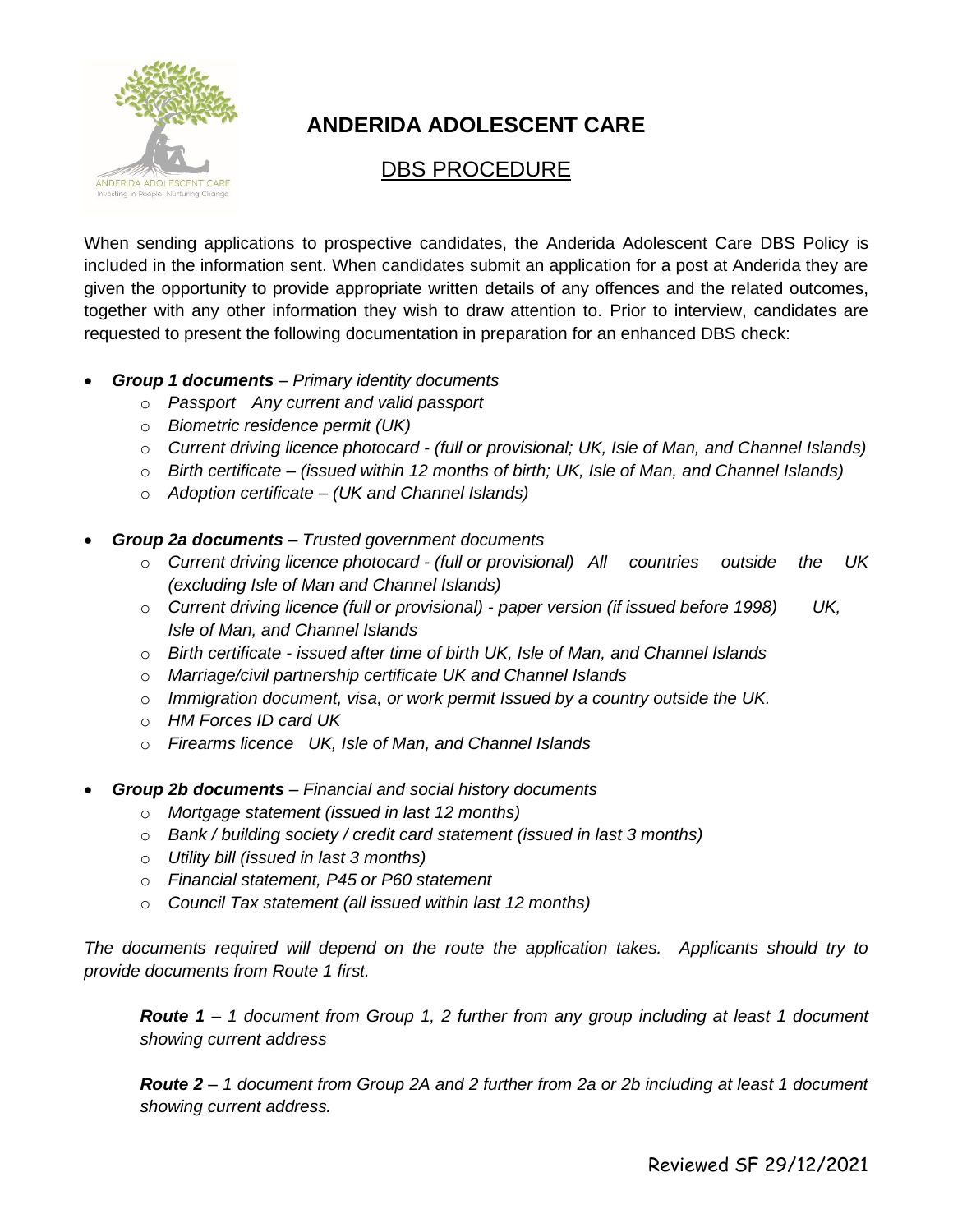The DBS forms are held at Head Office. At this point, prospective employees will again be given the opportunity to disclose any convictions, spent or unspent. All required information for the forms will be completed prior to the interview and held in a sealed envelope until such time as trial shifts are offered. Any information provided at this stage remains confidential until the DBS process commences. Should any candidates be unsuccessful at interview, this information will be destroyed. At the end of the interview, the interview panel will ask if the candidate wishes to disclose any convictions, cautions, reprimands, final warnings, police enquiries and pending prosecutions which may be relevant to this post. If we consider the candidate may be suitable for employment, we will offer them trial shifts at two of our homes, subject to receiving references, the enhanced DBS having no recorded convictions, or on having a DBS disclosure confirmed and completed a positive DBS interview. We may offer trial shifts in advance of receiving a DBS if the applicant already holds an enhanced DBS within 18 months of the current date.

## **FAILURE TO DISCLOSE, PRIOR TO, OR AT INTERVIEW, ANY PREVIOUS CONVICTIONS, CAUTIONS, REPRIMANDS, FINAL WARNINGS, POLICE ENQUIRIES AND PENDING PROSECUTIONS COULD LEAD TO ANY SUBSEQUENT JOB OFFER BEING WITHDRAWN.**

If a disclosure is made, the process will be as follows:

We would identify two managers to conduct a disclosure investigation. The point of this investigation would be to ascertain what rehabilitation the potential staff member has been through - if they have undertaken any counselling, if they have undertaken any training in an area relevant to the post, what life experiences have impacted on their personal development. At this point, it may be requested that the candidate provide us with a third referee.

If, after the findings of this investigation, we consider the candidate may be suitable for employment, we will offer them trial shifts at two of our homes, subject to receiving references and the enhanced DBS being an accurate reflection of the disclosures.

On completion of the trial shifts, should the candidate be offered a position, Anderida would be required to provide a summary of actions taken to support the candidate's suitability to work in this area.

#### **EMPLOYED STAFF**

All staff members are required by law to hold an enhanced disclosure. Anderida endeavour to apply for this every three years, however with the Update Service we aim to monitor this annually or at our discretion.

### **It is important to note that:**

• When staff receive their new DBS certificate – to their home address, they must bring it to the Head Office so that the certificate can be registered with the update service. This must happen within 30 days of the certificate being issued and Anderida will pay for this